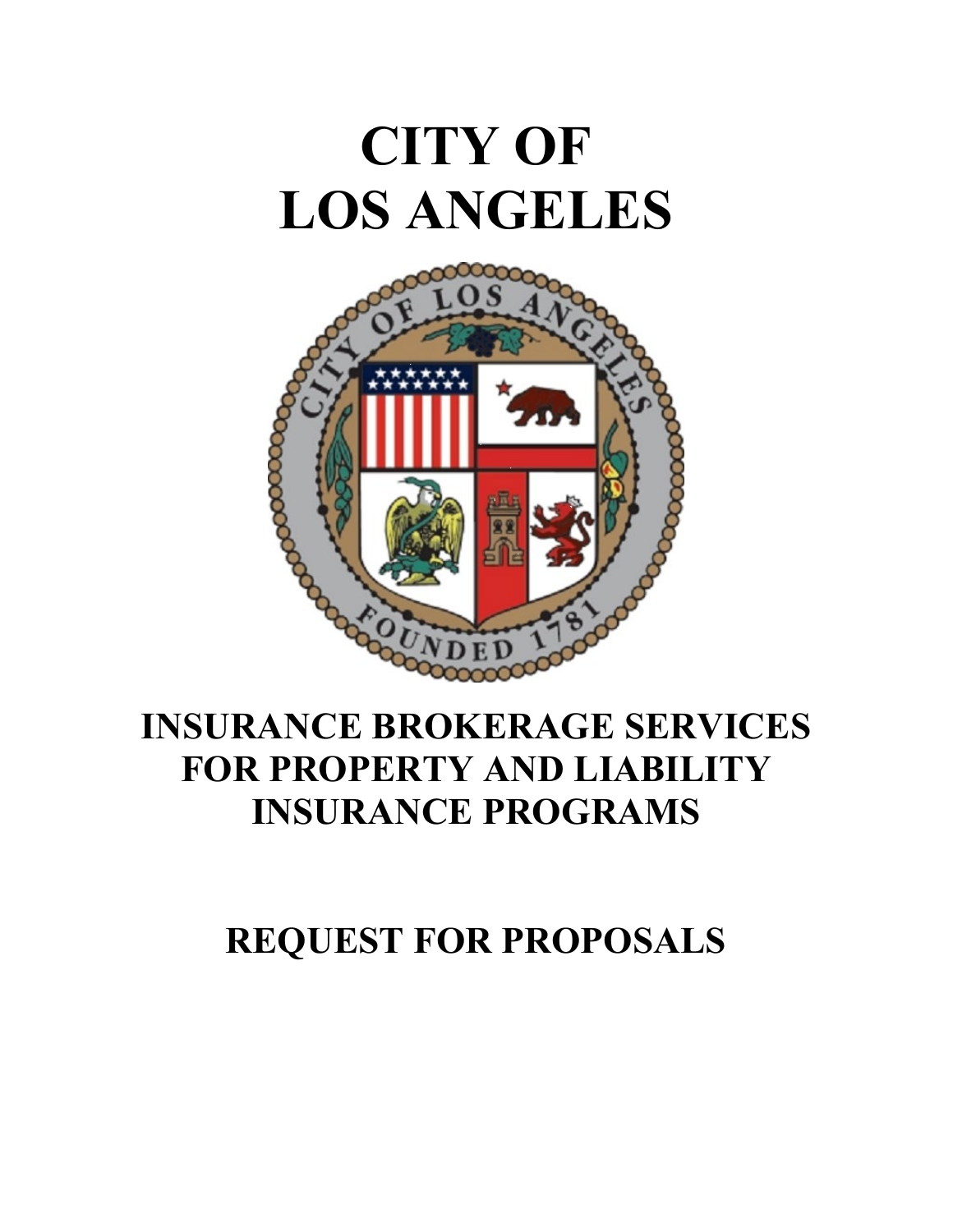#### **CITY OF LOS ANGELES**

#### **INSURANCE BROKERAGE SERVICES FOR PROPERTY AND LIABILITY INSURANCE PROGRAMS REQUEST FOR PROPOSALS**

#### **INDEX**

#### **SECTION TITLE PAGE**

| $\mathbf{L}$       |  |
|--------------------|--|
| $\mathbf{H}$       |  |
| $\mathbf{III}_{n}$ |  |
| $IV_{-}$           |  |
|                    |  |

- Exhibit A: City of Los Angeles Schedule of Insurance Policies
- Exhibit B: Brokerage Services Agreement (Sample)
- Exhibit C: Standard Provisions for City Contracts (10/21) [v.4]
- Exhibit D: Business Tax Registration Certificate and/or Vendor Registration Number
- Exhibit E: Evidence of Insurance Instructions
- Exhibit F: Affirmative Action Plan
- Exhibit G: Equal Benefits Ordinance
- Exhibit H: Slavery Disclosure Ordinance
- Exhibit I: Child Support Obligations
- Exhibit J: Contractor Responsibility Ordinance
- Exhibit K: Statement of Non-Collusion
- Exhibit L: Municipal Lobbying Ordinance
- Exhibit M: City Ethics Form 50 Bidder Certification
- Exhibit N: City Ethics Form 55 Prohibited Contributors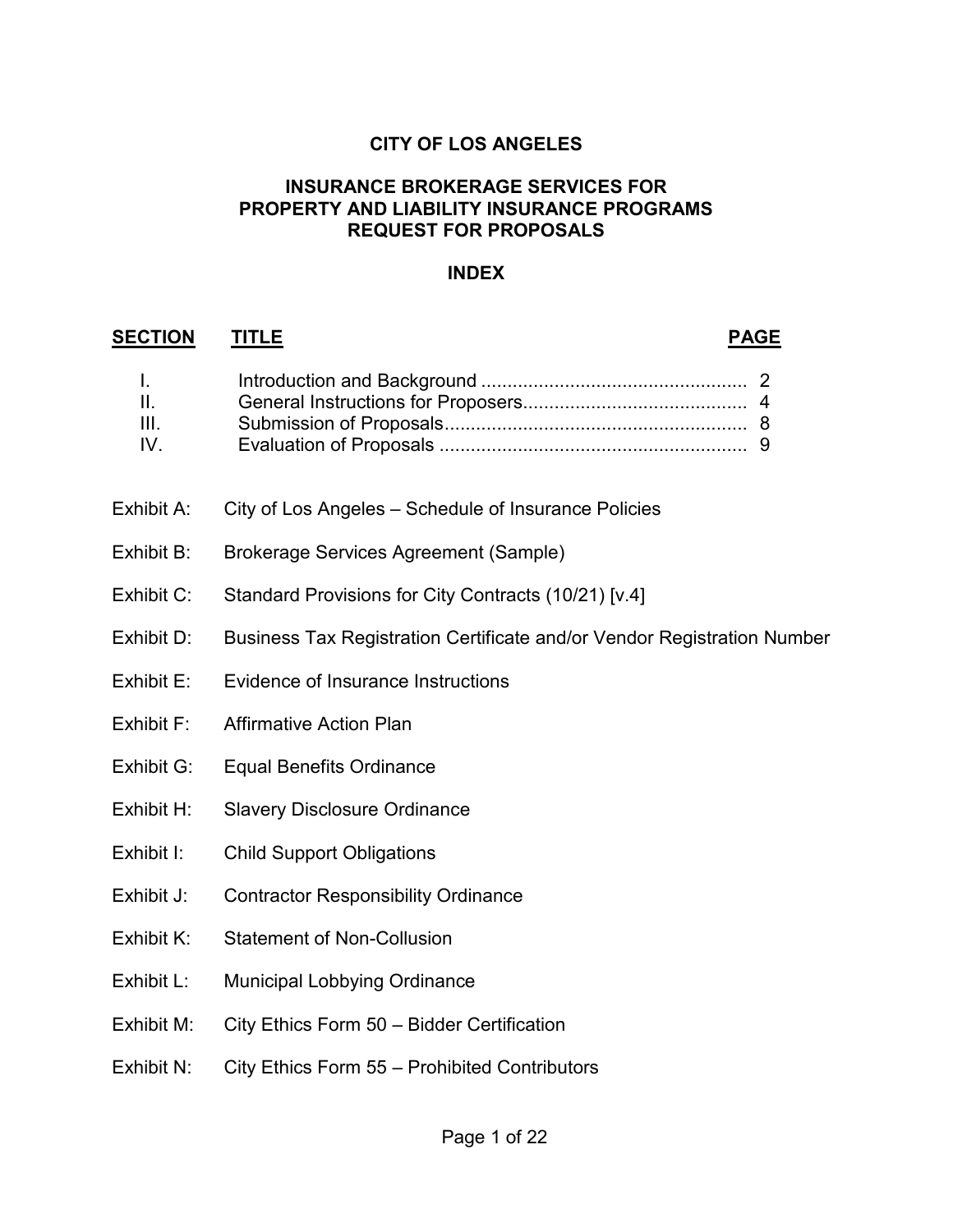### **REQUEST FOR PROPOSALS FOR INSURANCE BROKERAGE SERVICES FOR PROPERTY AND LIABILITY INSURANCE PROGRAMS**

#### **I. INTRODUCTION AND BACKGROUND**

#### **PURPOSE OF THIS REQUEST FOR PROPOSALS (RFP)**

The City of Los Angeles (City) seeks proposals from California insurance brokers to provide insurance brokerage services for the City, including managing and marketing the insurance policies summarized in Exhibit A **–** Insurance Policies of the City of Los Angeles (Exhibit A). Copies of all policies are available on the Los Angeles Regional Alliance Marketplace for Procurement (RAMP) website: <http://www.rampla.org/>.

The City intends to award a three-year brokerage services agreement to the successful proposer. The number, premiums, and characteristics of the policies in Exhibit A are subject to change over the three-year term of the brokerage services agreement.

#### **KEY DATES**

Please note the following:

| <b>EVENT</b>                                                                                     | <b>DATE</b>   |
|--------------------------------------------------------------------------------------------------|---------------|
| Last day for proposers to submit questions                                                       | May 19, 2022  |
| Proposals due                                                                                    | June 2, 2022  |
| Oral interviews                                                                                  | June 15, 2022 |
| Broker of Record appointed                                                                       | June 21, 2022 |
| Brokerage Services Agreement approved by Mayor,<br>City Attorney and City Administrative Officer | July 1, 2022  |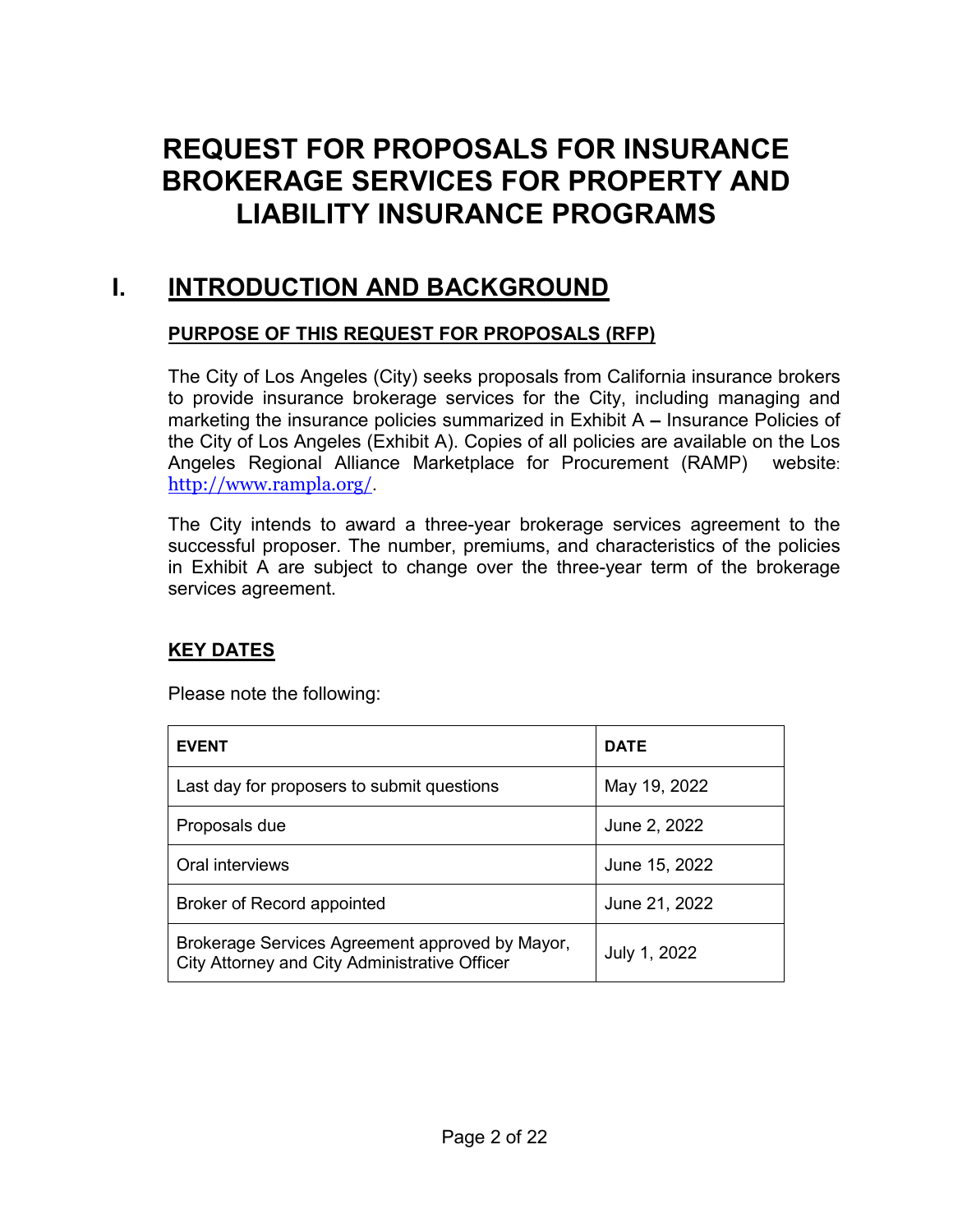#### **GENERAL INFORMATION ABOUT THE CITY OF LOS ANGELES, CITY ADMINISTRATIVE OFFICER AND CAO – RISK MANAGEMENT**

The City of Los Angeles is the second most populous city in the United States with an estimated 2022 population of approximately 4.04 million. Los Angeles is the principal city of a metropolitan region stretching from the City of Ventura to the north, the City of San Clemente to the south, the City of San Bernardino to the east, and the Pacific Ocean to the west. The City's 470 square miles contain 11.5 percent of the area and 39 percent of the population of the County of Los Angeles.

As Executive Officer, the Mayor supervises the administrative process of the City and works with the Council in matters relating to legislation, budget and finance. As governing body of the City, the 15 member, full-time Council enacts ordinances, levies taxes, approves utility rates, authorizes contracts and public improvements, adopts zoning and other land use controls and provides the necessary resources for the budgetary departments and offices of the City.

Public services provided by the City's approximately 49,229 employees include police, fire and paramedics, residential refuse collection and disposal, wastewater collection and treatment, street maintenance and other public works functions, enforcement of ordinances and statutes relating to building safety, public libraries, recreation and parks, community development, housing and aging services, planning, airports, harbor, power and water services and a convention center.

The City Administrative Officer is the chief financial advisor to the Mayor and Council, reporting directly to both. This Office assists the Mayor and Council in the preparation of the City budget, forecasts and manages revenue projections, manages the City's debt program, represents the City in the negotiation of all labor contracts, directs the development of work programs and standards and manages the City's risk management program.

The Risk Management team in the Office of the City Administrative Officer (CAO-Risk Management) manages the central risk management function for the City. CAO-Risk Management provides Citywide risk management services, including loss prevention and control, claims management and analysis, management and administration of an attorney conflict panel, insurance and bonds compliance, insurance procurement, and small contractor insurance and bond programs.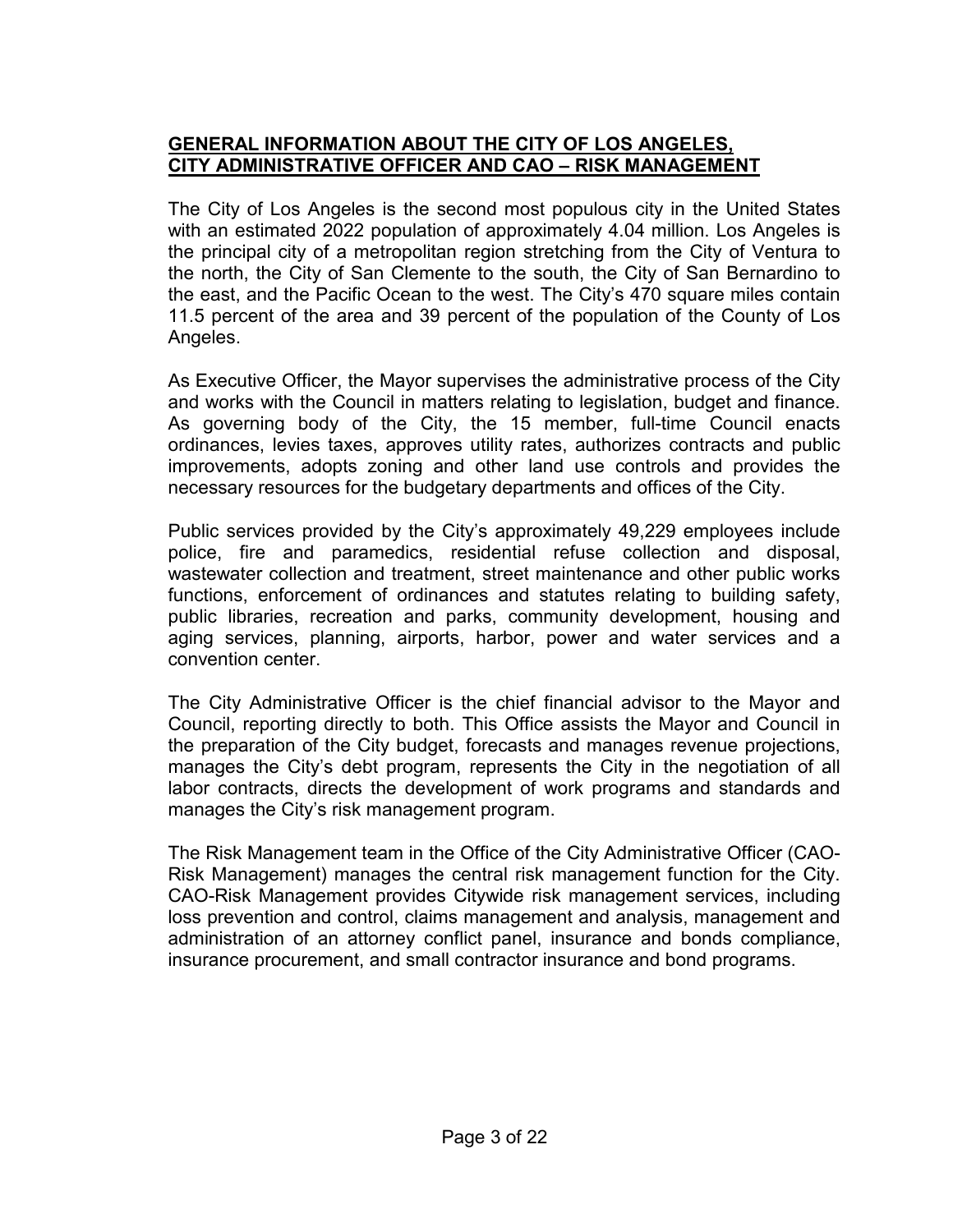### **II. GENERAL INSTRUCTIONS FOR PROPOSERS**

#### **A. STATEMENT OF QUALIFICATIONS**

Provide a concise description of your firm's qualifications to place and service the insurance policies scheduled in Exhibit A and to assist the City with insurance and risk management-related activities. *Do not include extraneous material not relevant to the information requested in this RFP.* You should focus on your firm's services and expertise as it relates to the City and similar accounts.

- 1. Provide a brief history and description of your firm. Describe its size (by number of employees and/or revenues) and areas of specialization. In addition, provide the address of the office that would handle the City's account and advise of any specialization in that office that will benefit the City.
- 2. Provide a copy of your latest audited financial statement or other comparable document.
- 3. If selected as the successful broker, provide satisfactory evidence of insurance coverages as outlined in the Additional General Instructions for Proposers.
- 4. Provide the names, location, qualifications, and experience of each individual who would work on the City's account and describe the duties of each. This information should be provided for all account executives, marketing personnel, loss control personnel, claims personnel, risk management personnel and others who would actively work on the City's account.
- 5. Provide the names and telephone numbers of at least four references, preferably public entities in California. These should include other accounts similar to the City. Identify the account size and types of coverage handled for each reference provided and the length of time your firm has handled the account. Also show the name of the individual within your firm who is responsible for the account.
- 6. Describe what your firm will do to ensure that it thoroughly understands and keeps abreast of the City's loss exposures if it is selected as the successful broker.
- 7. Describe how your firm evaluates the financial stability of insurers and any minimum standards placed on insurers.
- 8. Describe how you plan to be compensated, whether on the basis of fees or commissions or as a combination. Describe how the amount of commission and fees will be determined initially and over time, and whether you would receive any other income for placing the City's insurance or related services. *Please note: contingent commissions are not allowed.*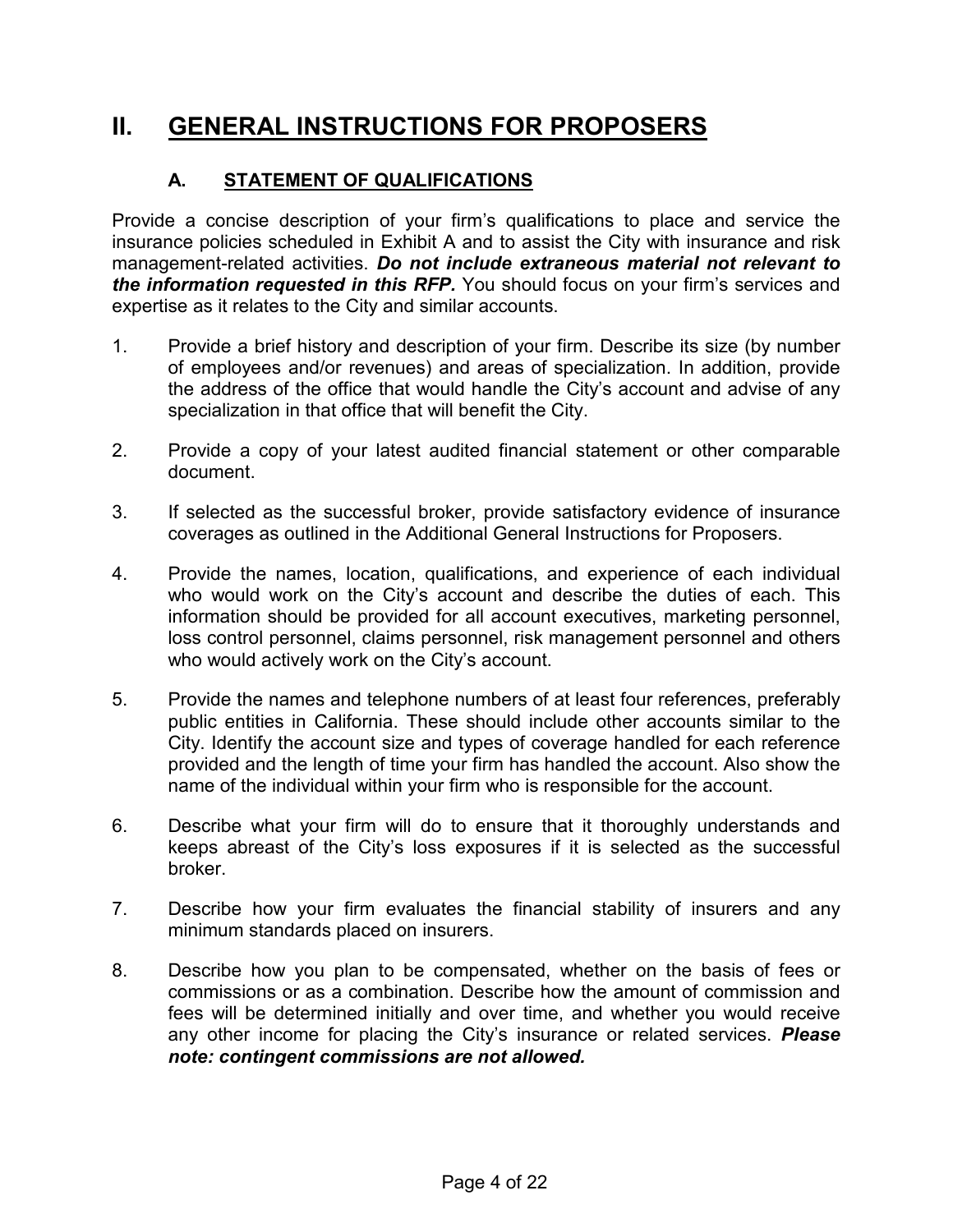Describe other related services that your firm could provide that may be of benefit to the City.

#### **B. ASSESSMENT OF CURRENT INSURANCE PROGRAMS**

Please carefully review each insurance policy identified in Exhibit A and provide the following:

- 1. An overall assessment of the structure of each policy or group of policies, commenting on the current insurance companies and limits of coverage for each, including adequacy of overall limits of protection and appropriateness of various retention or deductible amounts.
- 2. A critical review of the current coverage provided, identifying any features that might be particularly attractive to the City. This review could include the use of particular insurers, coverage forms, special clauses, wording, consolidation of policies, etc. Please be specific and explain why any changes should be made.

#### **C. PROPOSAL FOR INSURANCE BROKERAGE SERVICES**

The successful proposer shall provide a detailed proposal for insurance brokerage services for the City of Los Angeles, including at least the following services, as well as all services outlined in Exhibit B – Brokerage Services Agreement (Sample).

#### **INSURANCE MARKETING**

- 1. Provide accurate and complete information regarding the most advantageous insurance markets from the standpoint of cost, service, coverage, and security.
- 2. Prior to each renewal, prepare a market analysis and forecast for each policy or group of policies listed in Exhibit A. Such analysis must identify pricing and service trends, availability of markets, the longer-term direction of the market, and the feasibility of reducing costs and/or improving coverages by consolidating policies into one or more master policies.
- 3. Market required insurance coverages and additional insurance needs as requested during the term of the brokerage services agreement. This function shall include preparation of complete and accurate specifications for presentation to the insurance marketplace.
- 4. Assist in the preparation of materials, specifications, and underwriting data required by insurers. This includes working with the City to gather the necessary information.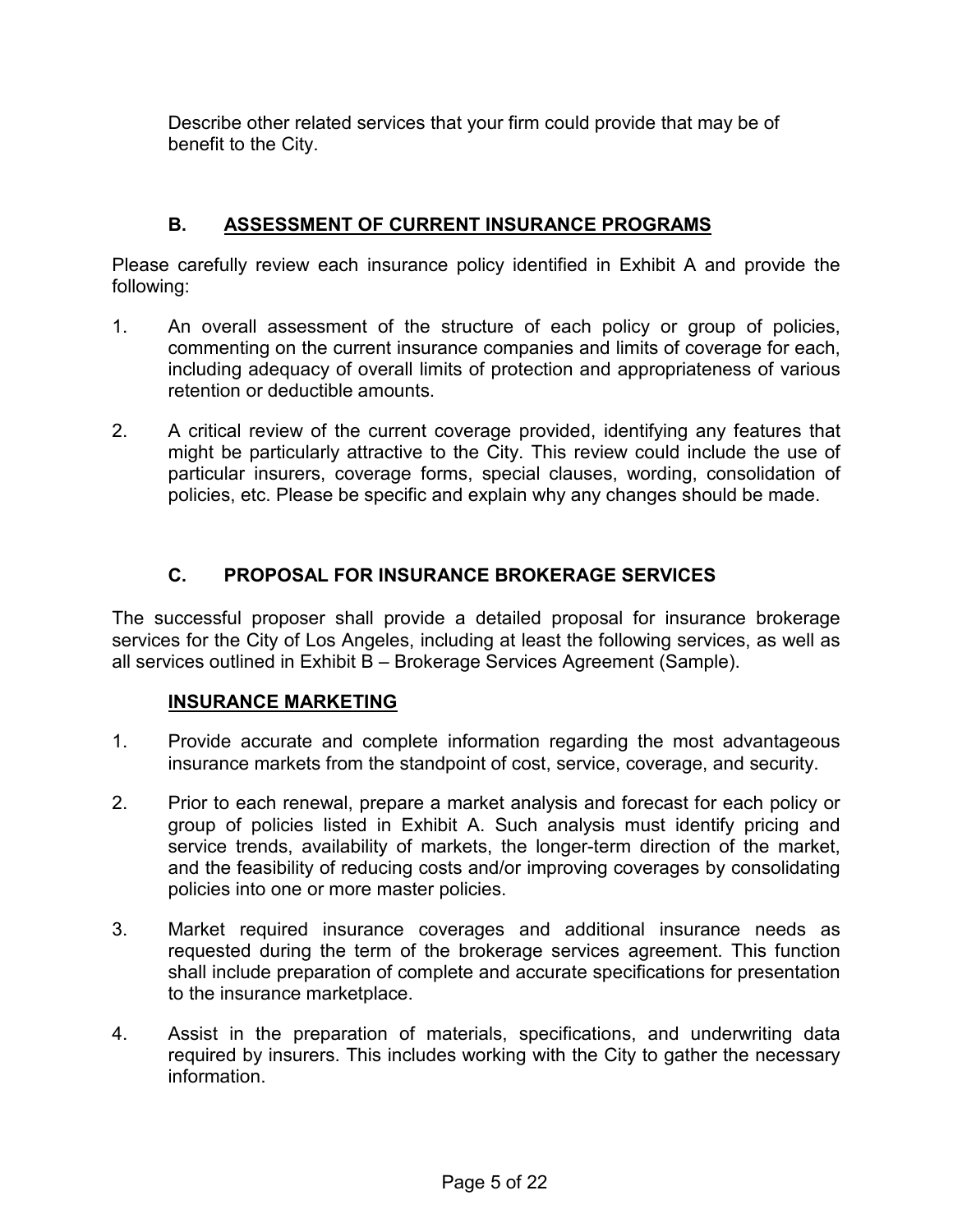- 5. Verify the accuracy and adequacy of all binders, policies, policy endorsements, invoices, claims information and other insurance-related documents prior to delivery to the City. Any coverage changes at renewal shall be communicated in writing by the broker to the City.
- 6. Provide recommendations on coverage changes and program adjustments or restructuring, as needed.

#### **CLAIMS**

Provide expert assistance in handling claims, including but not limited to:

- 1. Preparing proofs of loss or claim reports.
- 2. Obtaining loss settlements, histories and summaries from insurers.
- 3. Maintaining a database of all important claims information and submitting reports as required by the City.

#### **ADMINISTRATION**

- 1. Issue binders, certificates of insurance and other coverage-verification documents as required.
- 2. Respond to City's questions regarding insurance coverages and related issues.
- 3. Structure insurance programs to eliminate gaps or overlaps in coverage and provide the terms and limits requested by the City.
- 4. Keep appropriate records as required by the City.

#### **BROKER RISK MANAGEMENT SERVICES**

- 1. Participate in the development and improvement of risk-control programs.
- 2. Participate in the evaluation of risk-financing opportunities/alternatives that may be available to the City.
- 3. Evaluate and monitor each insurer's financial status and advise the City immediately of any adverse developments that might impact existing or renewal insurance placements.
- 4. At program renewal, prepare and provide to the City an annual report on all coverages placed, activities performed and planned, future plans and goals for cost reduction, program enhancement and all remuneration received from any insurer or any other source in connection with the City's insurance.
- 5. Provide additional broker risk management related services as required, including broker assistance on new City projects.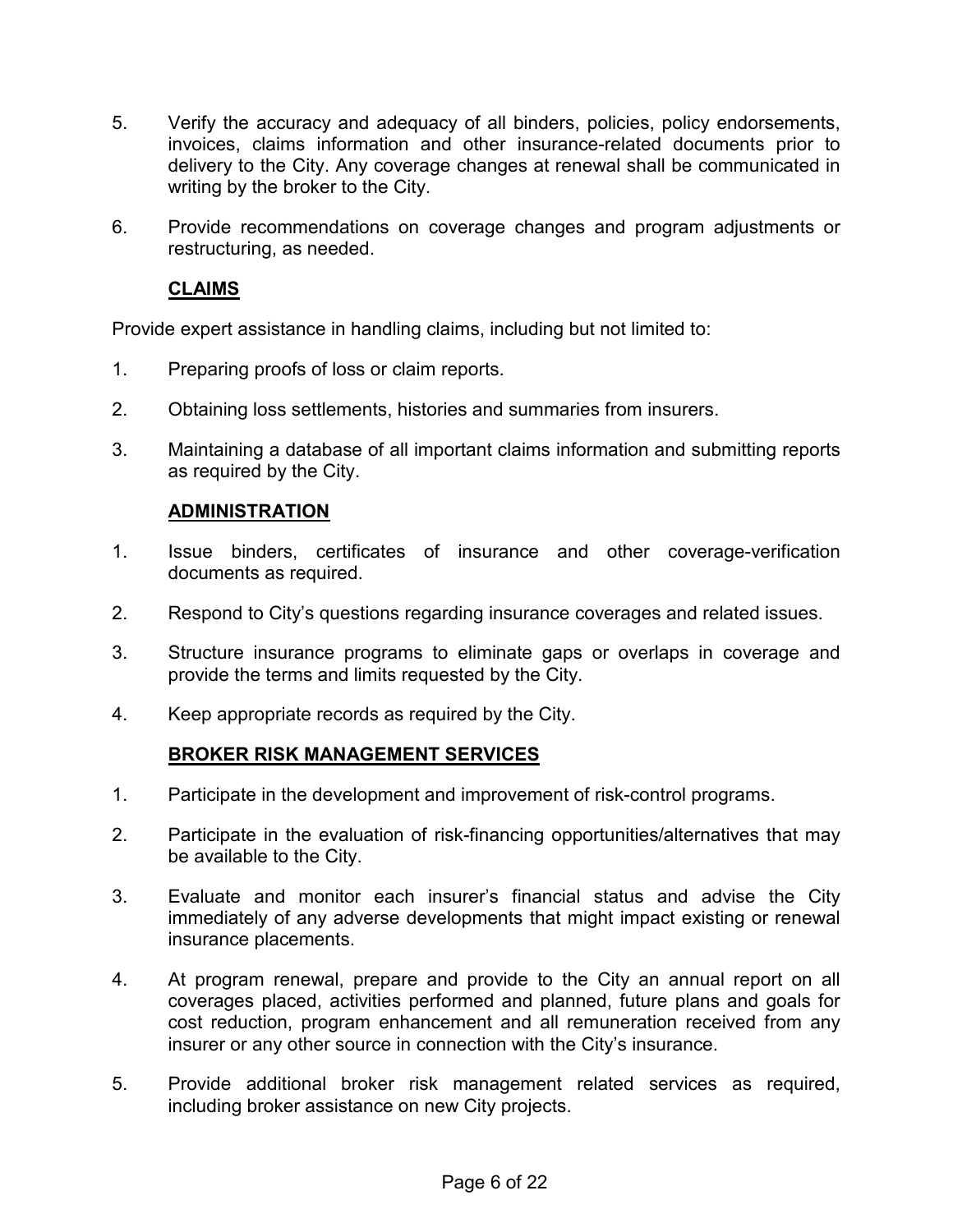#### **ADDITIONAL GENERAL INSTRUCTIONS**

The following additional general instructions are issued to all proposers and should be followed in the development and presentation of proposals.

#### 1. Insurance Market Contact

Proposers are *not* authorized to approach insurers or any other underwriting sources on behalf of the City. No insurance market contact may be made on behalf of the City and no market reservations or commitments may be made for any purpose with respect to any insurance or reinsurance to be provided for the City. Failure to adhere to this request by a proposing broker may disqualify such broker's proposal.

#### 2. Proposer Questions and Responses

**All questions concerning this RFP must be submitted prior to 3:00 p.m., Thursday, May 19, 2022, via e-mail to:**

> **Mr. Scott Goldstein Risk Manager, City of Los Angeles [scott.goldstein@lacity.org](mailto:scott.goldstein@lacity.org) cc: cao.riskmgmt@lacity.org**

A copy of all proposer questions and the City's responses will be available on the Los Angeles Regional Alliance Marketplace for Procurement website: [http://www.rampla.org/](http://www.laramp.org/) and on the CAO-Risk Management website: <http://cao.lacity.org/risk/> on or before May 24, 2022.

*Information included in this RFP is believed accurate based on known information. Proposers and underwriters are provided with this information so they may be knowledgeable concerning the extent and character of the risks to be insured and the City's requirements.*

#### 3. Broker of Record Appointment and Services Agreement

**The Broker of Record appointment will be made on or about June 21, 2022, subject to the approval of the Mayor, City Administrative Officer, and City Attorney. The selected broker will be required to execute a Brokerage Services Agreement (Agreement) substantially similar to the sample included in this RFP for a three-year period.**

4. Acceptance of Terms and Conditions

Proposers understand and agree that submission of a proposal constitutes acknowledgement and acceptance of, and a willingness to comply with, all of the terms and conditions in this RFP. Further, the terms and conditions stated in the sample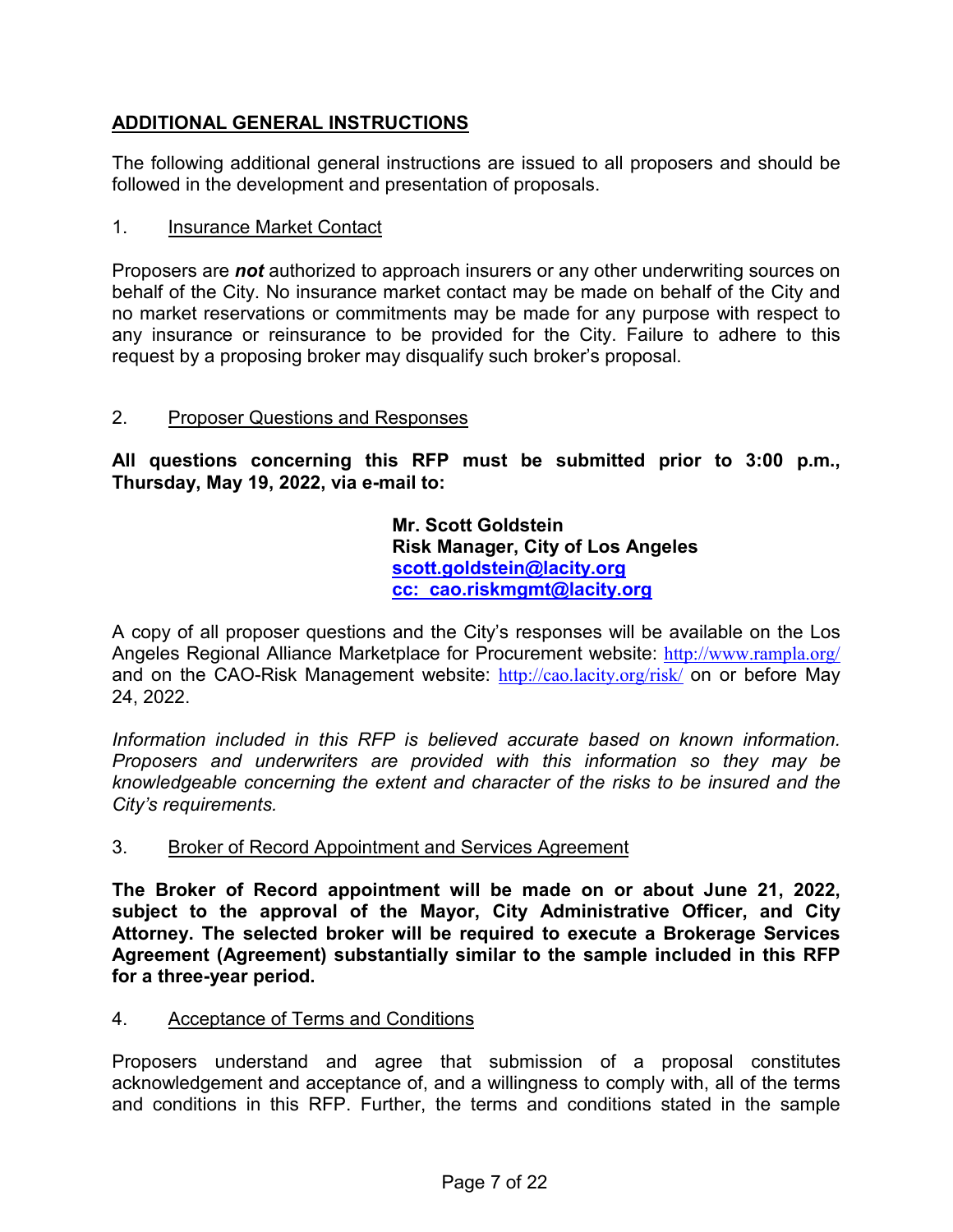Agreement of this RFP will be included in the final Agreement. The City reserves the right to further negotiate the terms and conditions of the Agreement. Proposers will be deemed to have read, understood and accepted those terms and conditions unless specific changes are requested in the proposal submitted and are accepted by the City.

#### 5. Insurance Requirements

Prior to commencement of work and at Broker's own cost and expense, Broker shall procure and maintain the following insurance for the term of this agreement and any additional terms:

| Coverage<br><b>General Liability</b>       | Minimum Limits<br>\$1,000,000 per occurrence,<br>combined single limit |
|--------------------------------------------|------------------------------------------------------------------------|
| <b>Automobile Liability</b>                | \$1,000,000 per accident, combined<br>single limit                     |
| Workers' Compensation/Employer's Liability | Statutory/\$1,000,000 per accident                                     |
| <b>Professional Liability</b>              | \$5,000,000 per claim/aggregate                                        |

Prior to commencement of work Broker must submit evidence of the above insurance to the City using KwikComply, the City's insurance compliance system.

*Broker will be required to abide by the attached (Exhibit C), City of Los Angeles Standard Provisions for City Contracts (Rev. 10/21) [v.4], in its entirety, including all insurance requirements. Such provisions are not subject to negotiation during the contractual phase.*

#### **III. SUBMISSION OF PROPOSALS**

Proposals not in compliance with the following instructions are subject to disqualification:

- Proposals must be submitted in writing and signed by an officer of the organization authorized to execute the proposal. The proposal must contain a statement that the proposal is valid for a period of at least ninety (90) days from the date of delivery.
- The proposal must be submitted in 8-1/2 by 11 inch page format. All pages must be numbered.

To be considered responsive to this solicitation, proposals must include complete responses to all items requested in this RFP; including completed responses to the Standard Provisions for City Contracts (see Exhibits):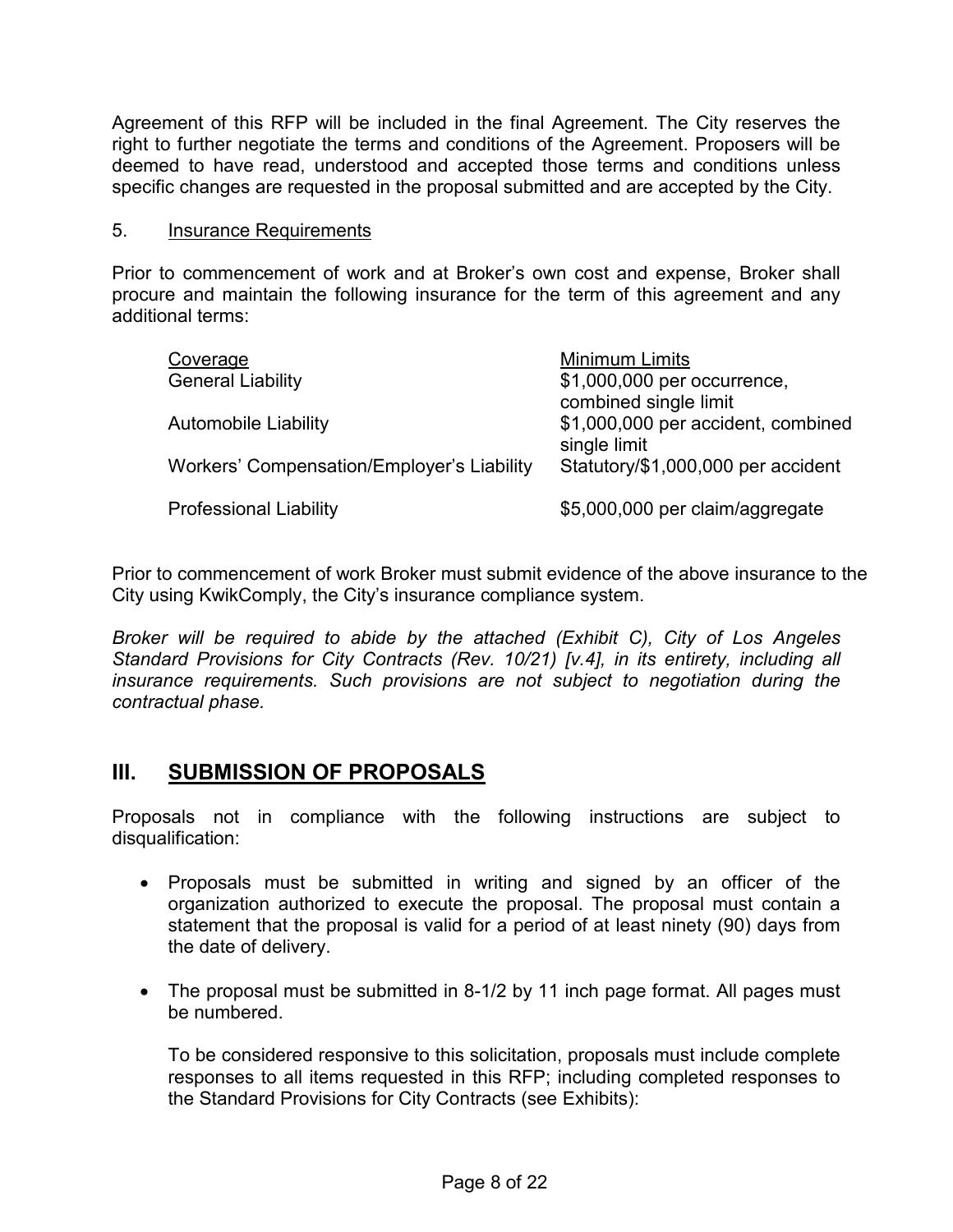- City Business Tax Registration Certificate or Vendor Registration Number
- Evidence of Insurance
- Affirmative Action Program
- Equal Benefits Ordinance
- **Slavery Disclosure Ordinance**
- Certification of Compliance with Child Support Obligations
- Child Support Ordinance
- Contractor Responsibility Ordinance and Affidavit of Non-Collusion compliance.
- Municipal Lobbying Ordinance
- City Ethics Forms 50 and 55

Failure to include satisfactory responses to these items may result in the City rejecting such proposals as non-responsive.

• One (1) original proposal in an electronic format must be emailed to the City, **no later than 3:00 p.m., Thursday, June 2, 2022 to the following email addresses: [scott.goldstein@lacity.org,](mailto:scott.goldstein@lacity.org) cao.riskmgmt@lacity.org**

The email subject line must state**:**

#### **"PROPOSAL FOR INSURANCE BROKERAGE SERVICES FOR PROPERTY AND LIABILITY INSURANCE PROGRAMS"**

#### **IV. EVALUATION OF PROPOSALS**

#### **A. RATING PANEL**

Proposals will be rated solely on the information received, and therefore proposals should be comprehensive and thorough. A panel composed of City staff will evaluate and rate proposals based on the requirements outlined in this RFP. At any time during the City's RFP process, the panel may utilize the services of appropriate experts to assist them in their evaluation.

Each rater will complete a written evaluation document. The numerical scores for each proposal will be totaled, and the proposals will be ranked from the highest to the lowest score. The proposer whose proposal receives the highest overall score will be recommended to serve as the City's Broker of Record.

#### **B. ORAL INTERVIEWS**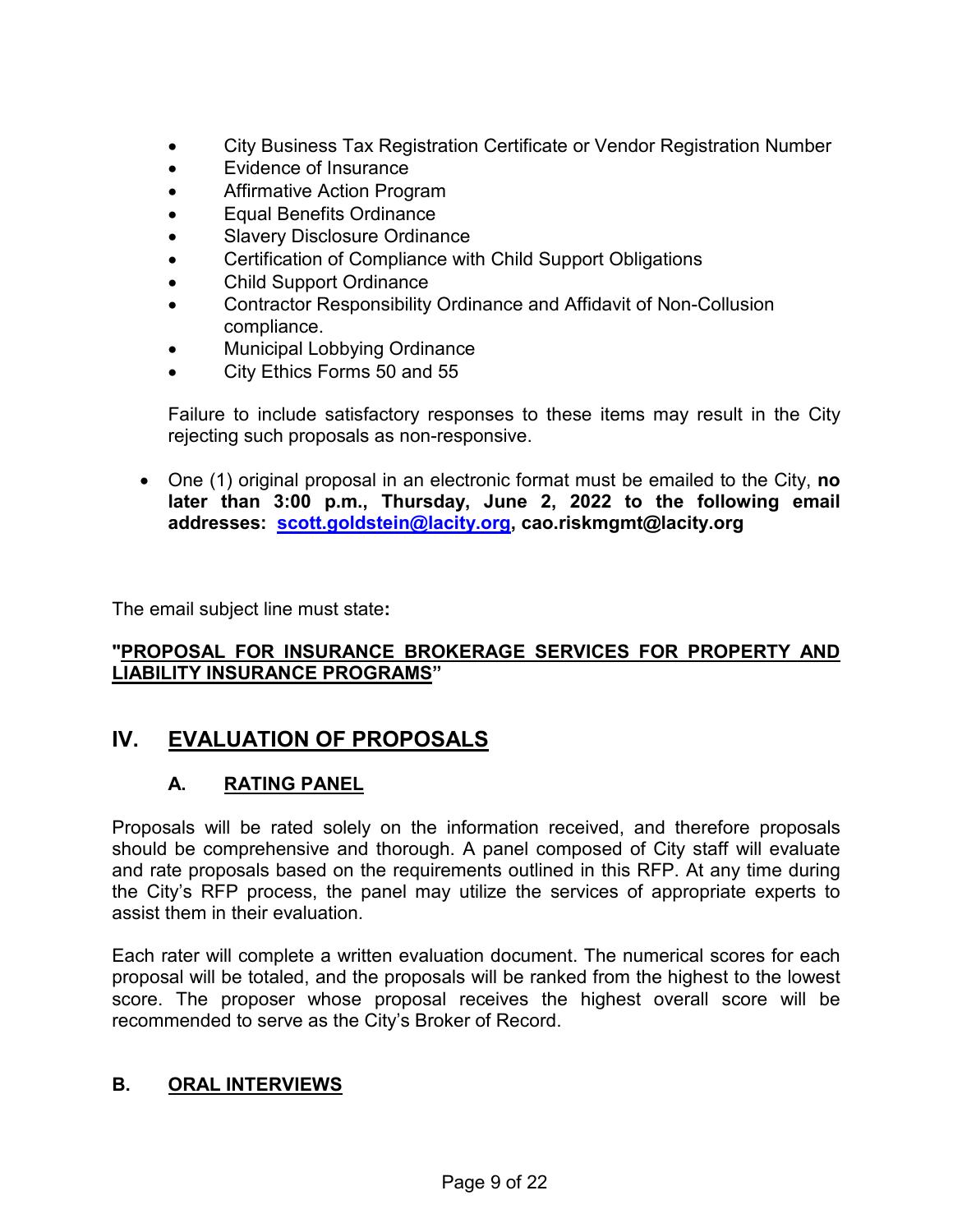Oral presentations will be conducted by the rating panel on Wednesday, June 15, 2022. The presentations will be conducted online, on camera, in a virtual setting using a platform such as Zoom or Google Meet.

#### **C. EVALUATION CRITERIA**

Proposal evaluations are subject to the following evaluation criteria and corresponding weighting percentages:

- 1. Qualifications of Firm (55%)
- 2. Assessment of Current Insurance Program (20%)
- 3. Broker Fees/Costs (25%)

#### **D. CITY'S RIGHTS**

The City, in its review and evaluation of proposals, reserves the right to:

- $\Box$  Reject any or all proposals received<br> $\Box$  Cancel the entire RFP at any time
- $\Box$  Cancel the entire RFP at any time
- $\Box$  Issue or not issue subsequent RFPs<br> $\Box$  Accept or reject any portion of any pr
- $\Box$  Accept or reject any portion of any proposal received  $\Box$  Negotiate with any or none of the proposers
- Negotiate with any or none of the proposers
- $\Box$  Waive any and all formalities not considered advantageous to the City

All costs and expenses associated with the development of a response to this RFP are the sole responsibility of the proposer. The City is not obligated to the proposer in any manner and will not reimburse or pay any cost incurred by the proposer in responding to this or any subsequent RFP.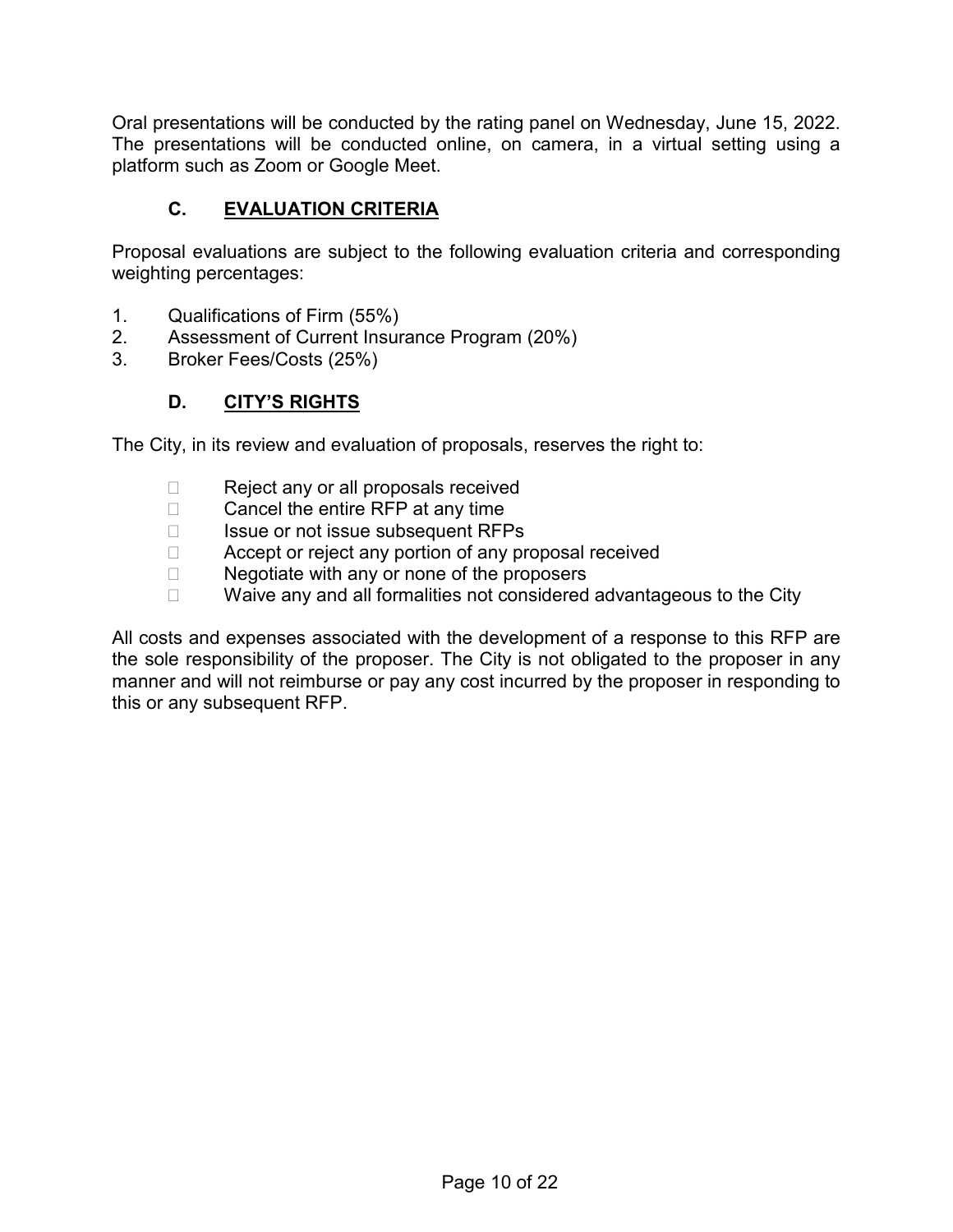#### **Exhibit A**

#### **City of Los Angeles – Schedule of Insurance Policies**

| <b>Renewal Date</b> | Coverage                                                                  | <b>Carrier</b>                                                          | <b>Policy Number</b>  | Limits                                                                                                                                                                              | Premium<br>(Net) | <b>Comments</b>                                                                                                  |
|---------------------|---------------------------------------------------------------------------|-------------------------------------------------------------------------|-----------------------|-------------------------------------------------------------------------------------------------------------------------------------------------------------------------------------|------------------|------------------------------------------------------------------------------------------------------------------|
| 3/27/2022           | GL                                                                        | Gemini Ins. Co                                                          | <b>VGGP006554</b>     | \$1MM occ./\$2MM<br>Agg.                                                                                                                                                            | \$19,630.80      | Volunteer<br>Neighborhood<br><b>Beautification/</b><br><b>Public Works</b><br>Community<br><b>Beautification</b> |
| 3/27/2022           | Commercial<br>Package - GL &<br>Property                                  | <b>Vigilant Insurance</b><br>Co.                                        | 7995-92-52            | \$1MM occ./\$2MM<br>Agg.                                                                                                                                                            | \$4,691.00       | <b>ITA City View</b><br>Channel 35                                                                               |
| 3/27/2022           | <b>Auto Liability</b>                                                     | <b>Federal Insurance</b><br>Co.                                         | (22)7995-92-53        | \$1MM                                                                                                                                                                               | \$12,657.29      | <b>ITA City View</b><br>Channel 35                                                                               |
| 3/27/2022           | <b>GL &amp; Property</b>                                                  | Philadelphia Ins. Co.                                                   | PHPK2395239           | GL\$1MM occ./\$2MM<br>Agg., Business<br><b>Personal Property</b><br>\$2,500                                                                                                         | \$4,201.72       | Friends of the<br>Library                                                                                        |
| 3/27/2022           | Property; Sewer and<br>Non-Sewer (All Risk<br><b>Including Terrorism)</b> | AIG as Managing<br><b>Entity</b>                                        | 044869285             | \$1Billion, Terrorism<br>(Certified & Non-<br>Certified) \$100MM<br><b>Non Sewage Plant</b><br><b>Specified Locations,</b><br>\$200MM Sewage<br><b>Plant Specified</b><br>Locations | \$5,396,955.59   | <b>MICLA</b><br>Requirement<br>and<br><b>Sanitation</b>                                                          |
| 3/27/2022           | Property                                                                  | <b>Chubb Bermuda</b><br>Insurance Ltd.                                  | LOSANG02247P          | Property -<br>\$350,000,000 part of<br>\$500,000,000 xs<br>\$500,000,000                                                                                                            | \$560,000.00     | MICLA<br>Requirement                                                                                             |
| 3/27/2022           | <b>General Liability</b>                                                  | <b>Scottsdale Indemnity</b><br>Co.                                      | KKI0000026406700      | \$1MM occ./\$5MM<br>agg. w/TRIA                                                                                                                                                     | \$31,029.25      | Convention<br>Center                                                                                             |
| 3/27/2022           | <b>Commercial</b><br><b>Umbrella Liability</b>                            | <b>National Casualty</b><br>Company                                     | XKO0000026406800      | \$25MM occ./\$25MM<br>Agg. w/TRIA                                                                                                                                                   | \$17,309.40      | Convention<br>Center                                                                                             |
| 3/27/2022           | <b>Excess Liability</b>                                                   | American Fire and<br><b>Casualty Co.</b>                                | ECA (23) 54729103     | \$15MM occ. \$35MM<br>Agg. w/TRIA                                                                                                                                                   | \$31,516.00      | Convention<br>Center                                                                                             |
| 3/27/2022           | <b>Business Auto</b>                                                      | <b>Scottsdale Indemnity</b><br>Co.                                      | KKI0000026406700      | \$1MM/\$2MM Garage<br>Keepers                                                                                                                                                       | \$3,794.40       | Convention<br>Center                                                                                             |
| 3/27/2022           | <b>Fine Arts</b>                                                          | Philadelphia<br><b>Indemnity Insurance</b><br>Company                   | 10130W22/14720W21     | \$15MM Blanket<br>Limits/\$10MM<br>Earthquake                                                                                                                                       | \$112,739.86     | <b>Cultural Affairs</b>                                                                                          |
| 04/01/2021          | <b>Accidental Medical</b>                                                 | <b>National Union Fire</b><br><b>Insurance Company</b><br>of Pittsburgh | SRG 0009154634        | \$25,000<br>occ./\$500,000 Agg                                                                                                                                                      | \$20,812.50      | Mayor's<br>Volunteer<br>Program                                                                                  |
| 03/14/2021          | <b>Crime Policy</b>                                                       | Fidelity & Deposit Co.<br>of Maryland                                   | CCP0051245            | \$5 MM Employee<br>Theft                                                                                                                                                            | \$92,365.00      | Charter<br>Requirement                                                                                           |
| 12/01/2021          | <b>General Liability</b><br>(Golf Cart<br>Operations)                     | <b>Associated Industries</b><br>Insurance Co.                           | AES1000175 11         | \$1MM occ./\$2MM<br>Agg.                                                                                                                                                            | \$29,779.99      | <b>Recreation and</b><br>Parks                                                                                   |
| 12/01/2021          | <b>XS Liability</b>                                                       | <b>Markel American</b><br><b>Insurance Company</b>                      | <b>MKLM7IM0053229</b> | \$5MM                                                                                                                                                                               | \$19,888.27      | <b>Recreation and</b><br>Parks                                                                                   |
| 12/01/2021          | <b>Property (Golf</b><br>Carts)                                           | <b>Starstone National</b><br><b>Insurance Co</b>                        | 89281H218ALI          | <b>Based On Scheduled</b><br>Locations                                                                                                                                              | \$6,382.19       | <b>Recreation and</b><br>Parks                                                                                   |
| 12/20/2021          | Property                                                                  | <b>.AGCS Marine</b><br><b>Insurance Company</b>                         | SML93055485           | <b>Based On Scheduled</b><br>Location                                                                                                                                               | \$15,027.32      | Hollywood Sign<br><b>Trust</b>                                                                                   |
|                     |                                                                           |                                                                         |                       |                                                                                                                                                                                     | \$6,378,780.58   | <b>Total Net</b><br><b>Premiums</b>                                                                              |
|                     |                                                                           |                                                                         |                       |                                                                                                                                                                                     |                  |                                                                                                                  |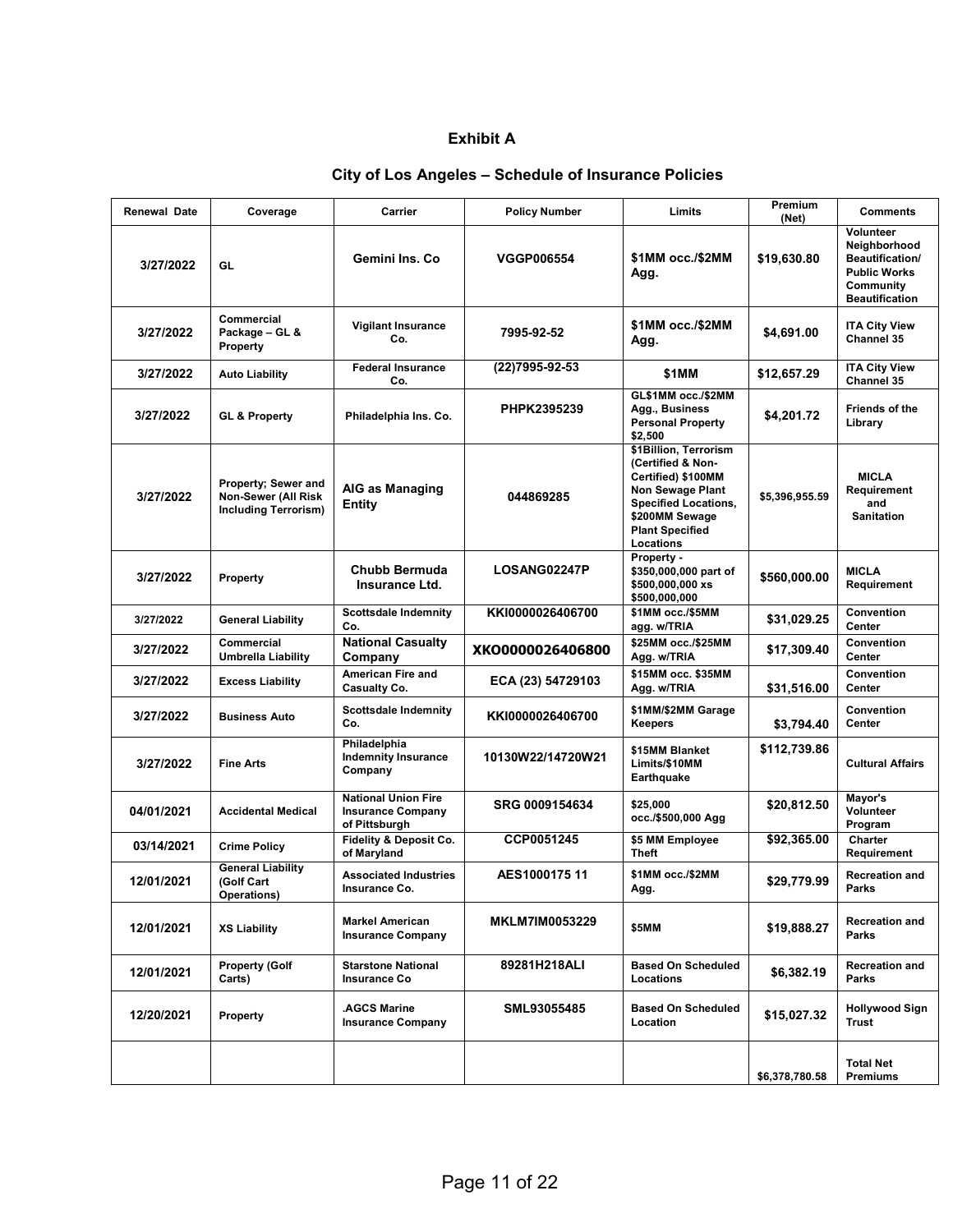**Exhibit B**

#### **AGREEMENT**

#### **BETWEEN BROKER AND THE CITY OF LOS ANGELES**

#### **FOR PROPERTY AND LIABILITY INSURANCE BROKERAGE SERVICES**

**(SAMPLE)**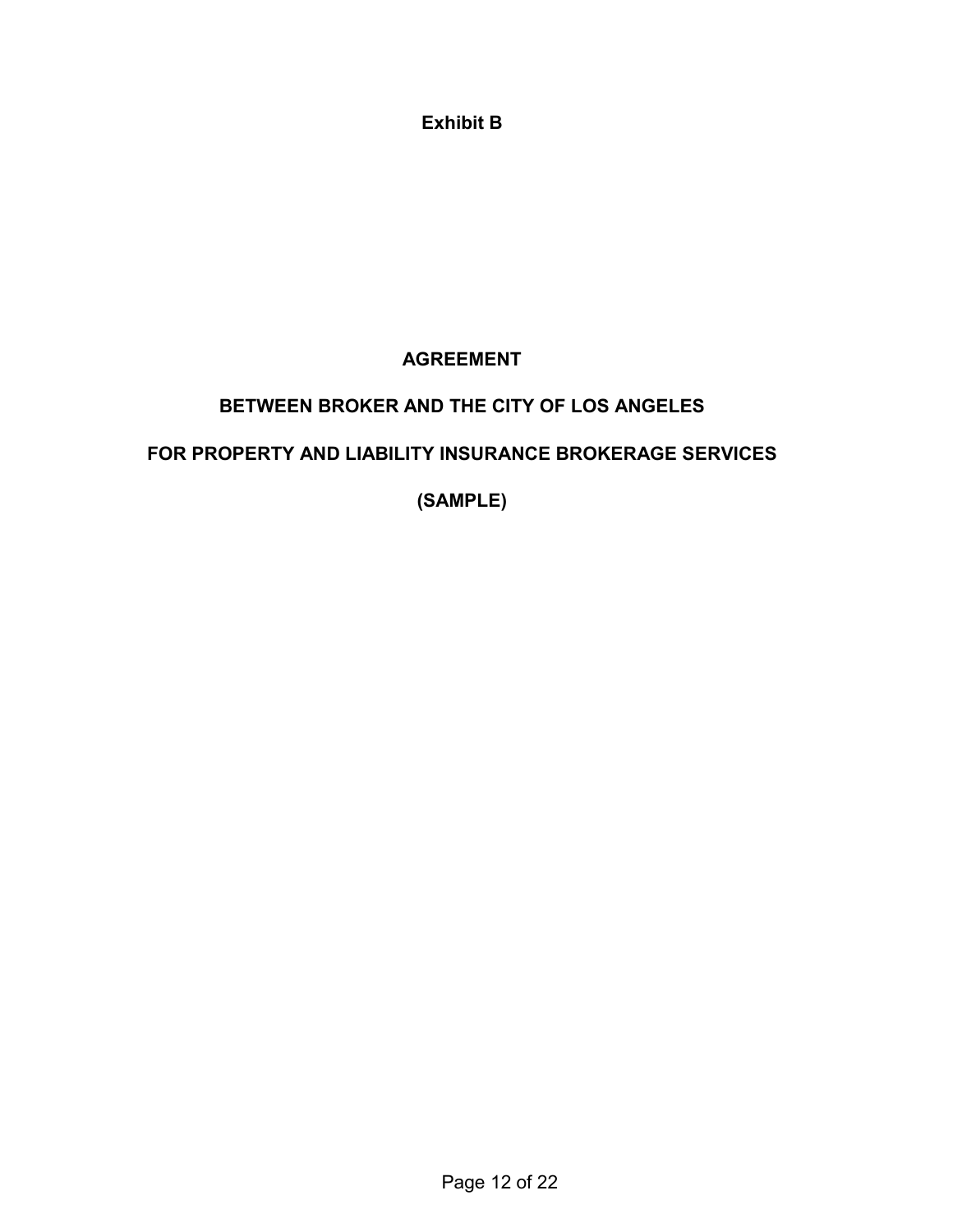#### **AGREEMENT BETWEEN BROKER AND THE CITY OF LOS ANGELES FOR PROPERTY AND LIABILITY INSURANCE BROKERAGE SERVICES**

#### INDEX

| <b>SECTION</b> | <b>TITLE</b> | <b>PAGE</b> |
|----------------|--------------|-------------|
| 1.0            |              |             |
| 2.0            |              |             |
| 3.0            |              |             |
| 4.0            |              |             |
| 5.0            |              |             |
| 6.0            |              |             |
| 7.0            |              | 18          |
| 8.0            |              |             |
| 9.0            |              | 19          |
| 10.0           |              | 20          |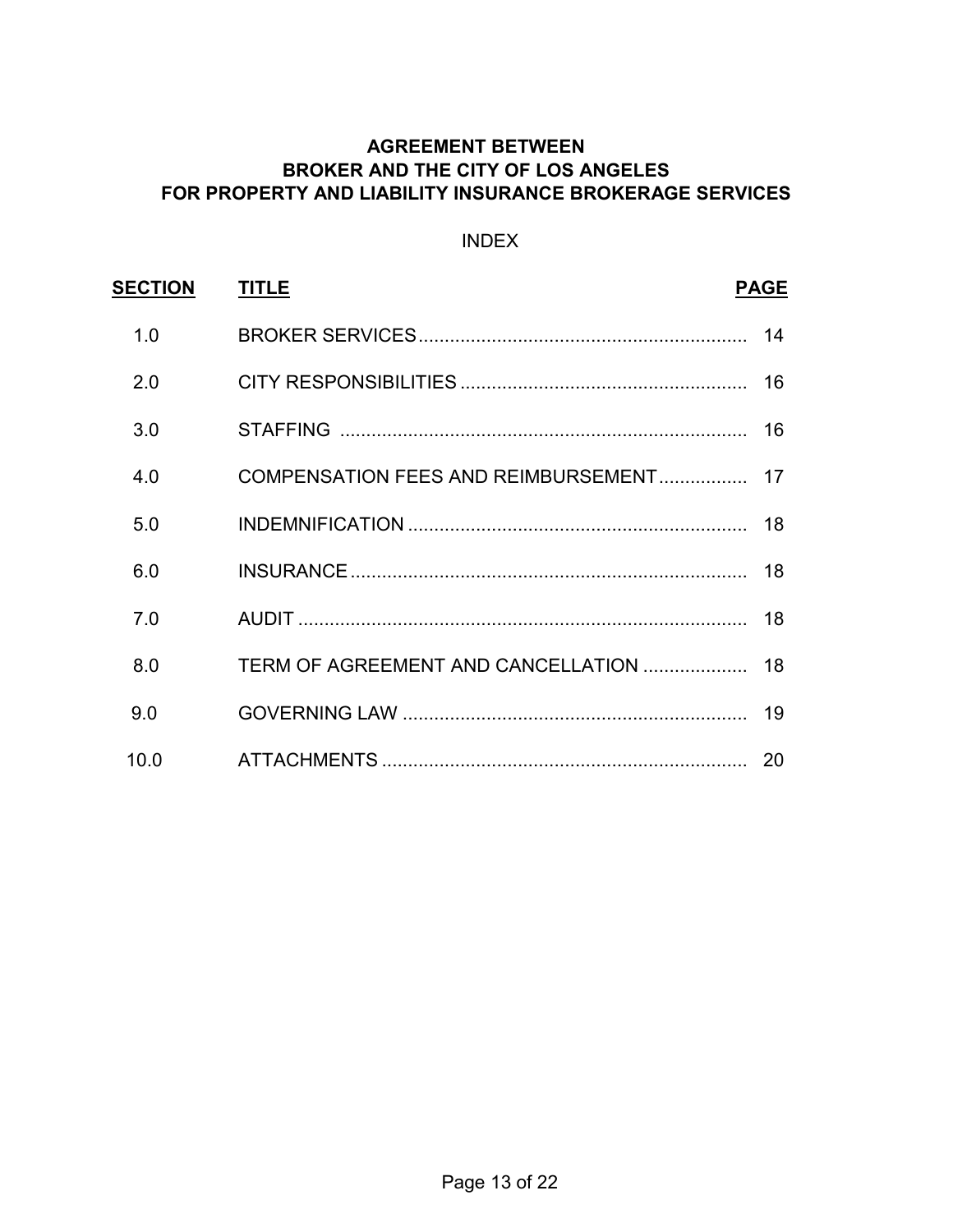This Broker Services Agreement (AGREEMENT) is made and entered into on July 1, 2022 by and between Broker (BROKER), and the City of Los Angeles (CITY) acting through its Office of the City Administrative Officer, Risk Management.

#### RECITALS:

- A. CITY, through the Office of the City Administrative Officer, Risk Management, purchases insurance coverage consistent with the guidelines of the City's Risk Management Policy.
- B. CITY requires certain technical and expert services of a temporary and occasional nature consisting generally of insurance broker services to costeffectively secure quality insurance on a continuous basis for the CITY.
- C. BROKER has expertise as an insurance brokerage firm and was selected to provide the required services following a competitive Request for Proposals process.
- D. The required services can be performed more economically or feasibly by BROKER than by CITY employees.

NOW, THEREFORE, the parties do agree as follows:

#### **1.0 BROKERAGE SERVICES**

The BROKER will:

- 1.1 Provide accurate and complete information regarding the most advantageous insurance markets from the standpoint of cost, service, coverage and security.
- 1.2 Prior to each renewal, prepare a market analysis and forecast for each policy or group of policies listed in Exhibit A – Insurance Policies of the City of Los Angeles. Such analysis must identify pricing and service trends, availability of markets, the longer-term direction of the market and the feasibility of reducing costs and/or improving coverages by consolidating policies into one or more master policies.
- 1.3 Market required insurance coverages and additional insurance needs on a timely basis as requested during the term of the AGREEMENT. This function shall include preparation of complete and accurate specifications for presentation to the insurance marketplace.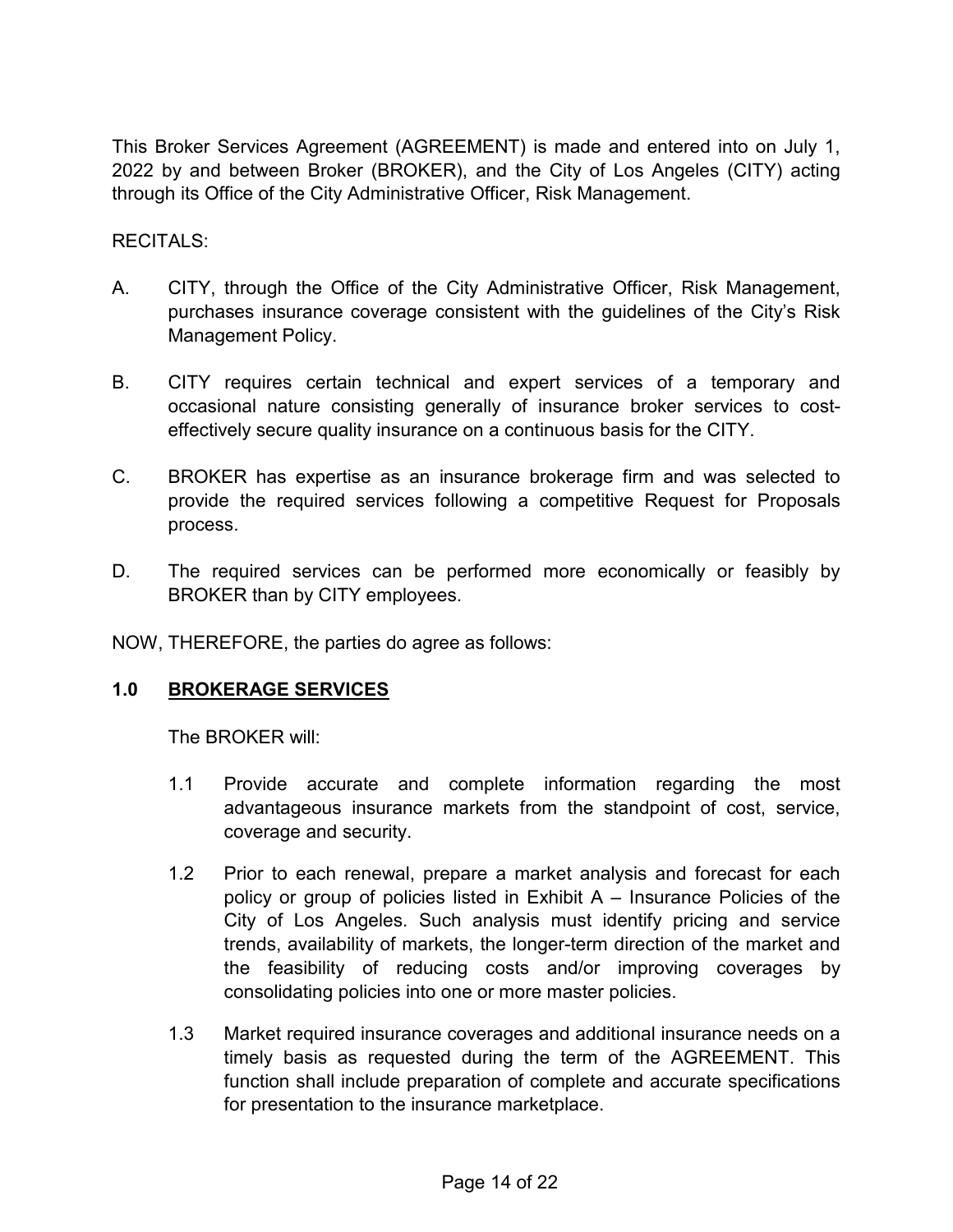- 1.4 Assist in the preparation of materials, specifications, and underwriting data required by insurers. This includes working with the CITY to gather the necessary information.
- 1.5 Fully document marketing of the required insurance coverages, including copies of any declinations received from insurance carriers.
- 1.6 Verify the accuracy and adequacy of all binders, policies, policy endorsements, invoices, claims information, and other insurance-related documents prior to delivery to the CITY. Any irregularities or required corrections or coverage changes shall be promptly communicated in writing or electronically by the BROKER to the CITY.
- 1.7 Provide recommendations on coverage changes and program adjustments or restructuring, as needed.
- 1.8 Assist the CITY in preparing proofs of loss or claims reports.
- 1.9 Assist the CITY in obtaining loss settlements, histories and summaries from insurers.
- 1.10 Assist the CITY in maintaining a database of all important claims information and submitting reports as required by the CITY.
- 1.11 Issue binders, certificates of insurance, and other coverage verification documents as required.
- 1.12 Respond to CITY'S questions regarding insurance coverages and related issues, including contractual issues and City Requests for Proposals and Requests for Bids.
- 1.13 Structure insurance programs to eliminate gaps or overlaps in coverage and provide the terms and limits requested by the CITY.
- 1.14 Provide expert evaluation in the development (and improvement) of risk control programs.
- 1.15 Participate in all risk control surveys performed by or on behalf of insurance carriers.
- 1.16 Participate in the evaluation of risk financing opportunities/alternatives that may be available to the CITY.
- 1.17 Evaluate and monitor each insurer's financial status and advise the CITY immediately of any adverse developments that might impact existing or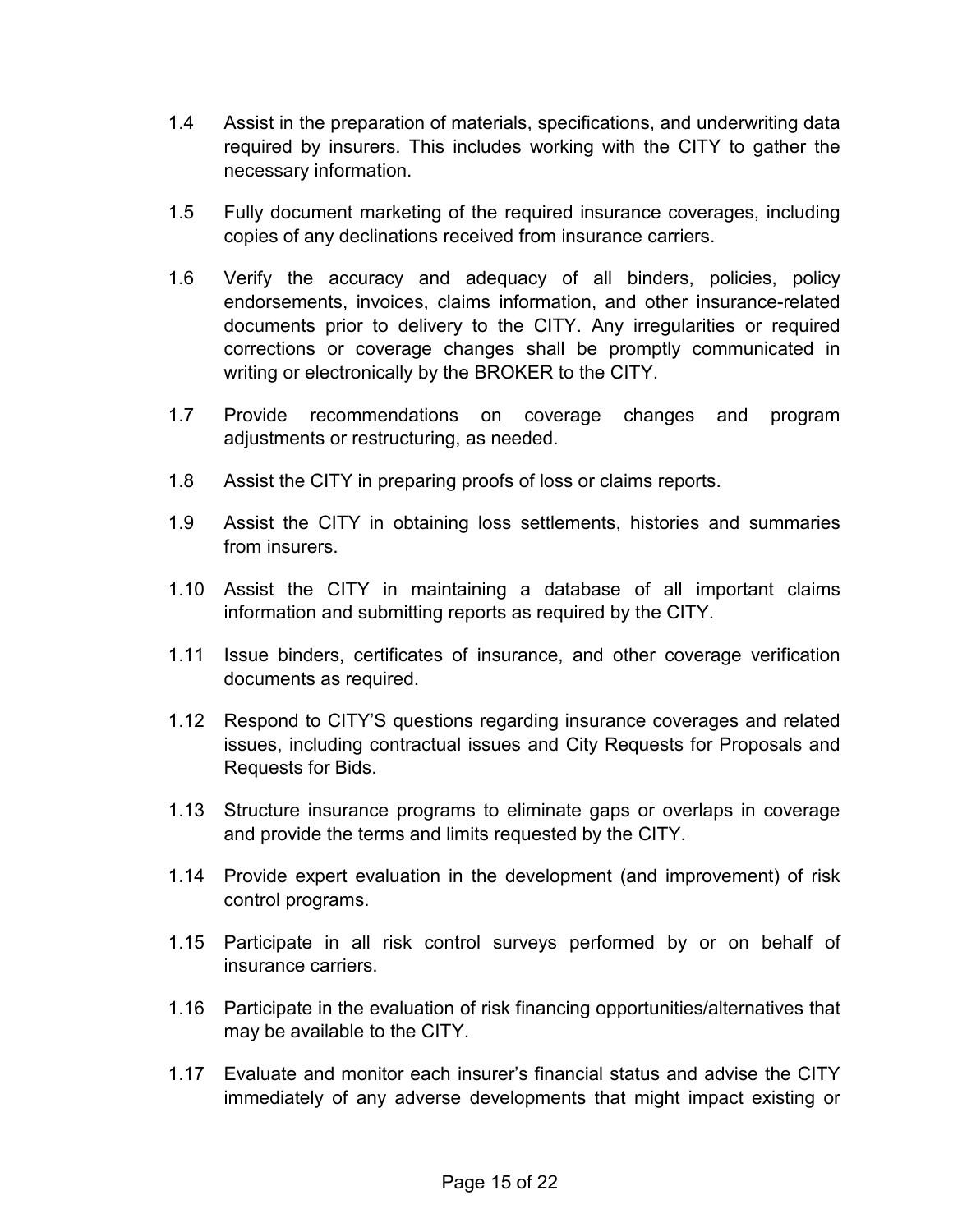renewal insurance placements.

- 1.18 Prepare and provide to the CITY an annual report on all coverages placed, activities performed and planned, future plans and goals for cost reduction, program enhancement, and contributions and all remuneration received from any insurer or any other source in connection with the CITY'S insurance.
- 1.19 Attend meetings with CITY, as needed and requested by CITY.
- 1.20 Perform additional services as outlined in BROKER'S proposal.

#### **2.0 CITY RESPONSIBILITIES**

The CITY will:

- 2.1 Provide accurate and timely insurance application information to BROKER as needed to secure quotations for coverage.
- 2.2 Provide payment to BROKER of premiums, premium taxes, agreed fees, and surcharges, BROKER administration fees to be paid by the CITY, including payment of mutually agreed upon additional services or work, within forty-five (45) days after invoice approval.

#### **3.0 STAFFING**

- 3.1 BROKER is not an employee, agent, or other representative of the CITY. BROKER has no authority to act for, legally represent, or otherwise bind or legally commit the CITY in any way except as authorized by the City Administrative Officer or the Director of Risk Management as designee. Notwithstanding the foregoing provisions, the duty of BROKER to the CITY is a fiduciary one entailing the highest duty of individual loyalty. (Refer to Standard Provisions for City Contracts, Rev. 10/17 [v.2] (STANDARD PROVISIONS), Section PSC-10 INDEPENDENT CONTRACTOR)
- 3.2 BROKER must inform CITY within seventy-two (72) hours, of any changes of principals handling the CITY's account and the qualifications of the prospective principals. Such changes shall be made subject to the approval of the CITY.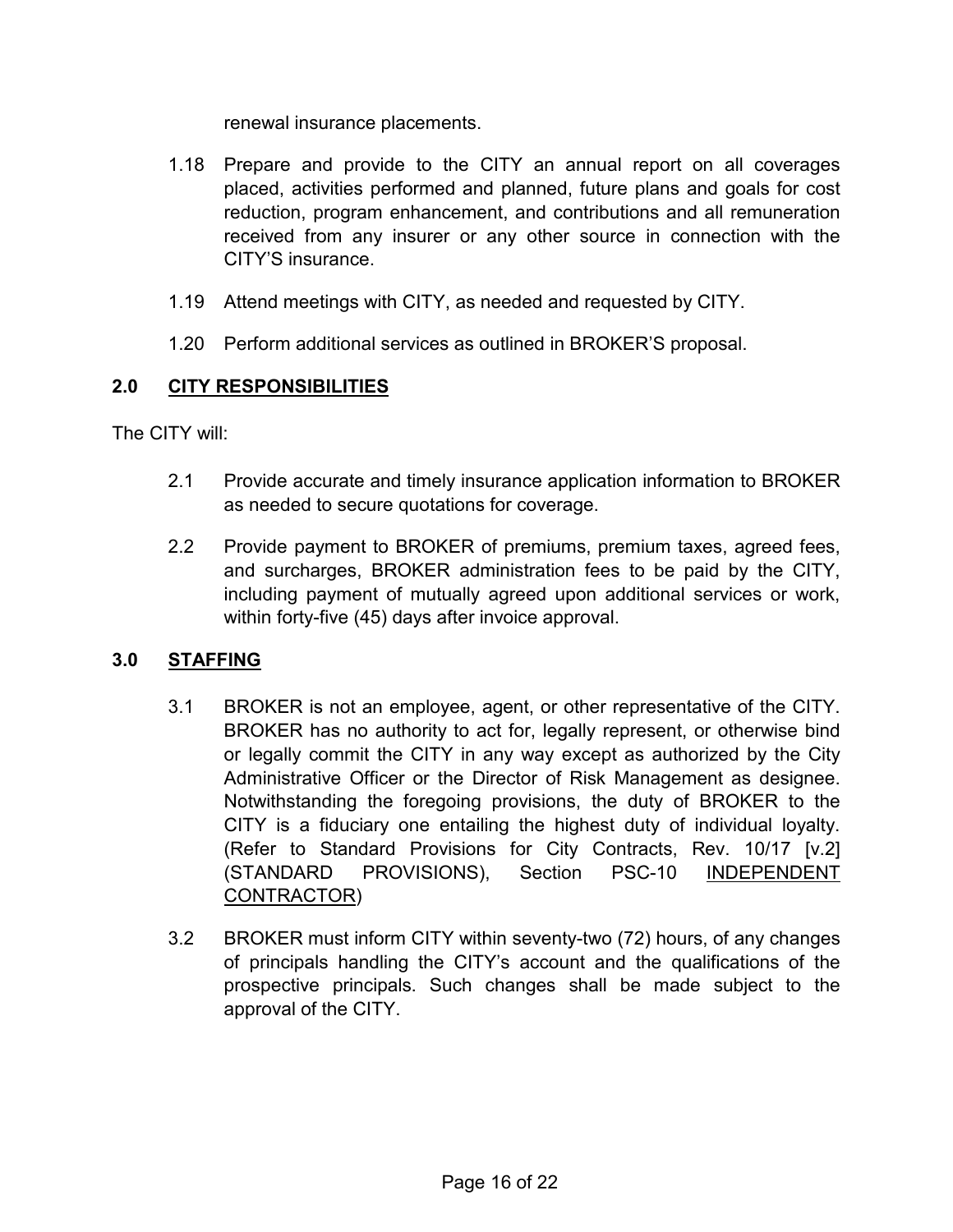#### **4.0 COMPENSATION FEES AND REIMBURSEMENT**

- 4.1 BROKER shall submit invoices to the CITY stating all insurance premiums, premium taxes, fees and surcharges to be paid by the CITY for the insurance coverage procured under this AGREEMENT as well as all BROKER administration fees to be paid by the CITY. All sources of BROKER compensation must be disclosed, and contingent commissions will not be allowed. As set forth in Section 2.2, the CITY shall provide payment to BROKER of such insurance premiums, premium taxes, fees and surcharges for insurance coverage and BROKER administration fees within forty-five (45) days after invoice approval.
- 4.2 BROKER shall promptly remit to the appropriate insurance carrier(s) all insurance premiums, premium taxes and fees for the insurance coverage procured under this AGREEMENT.
- 4.3 All invoices submitted by BROKER shall be sent to CITY at the following address:

City of Los Angeles Office of the City Administrative Officer Risk Management Division 200 N. Main Street, Suite 1240 Los Angeles, CA 90012

4.4 All written correspondence or official contact from CITY to BROKER shall be submitted to the following address:

#### (BROKER) (Address)

- 4.5 Any additional professional services or work performed by BROKER which has been requested pursuant to Section 4.6 below, except for actuarial services, will be billed to CITY at a rate of (to be determined) per hour, commensurate with the services provided. Services for actuarial work, if requested by CITY, will be billed at the rate such services are charged to BROKER. The CITY is under no obligation to authorize any amount of additional professional services or work.
- 4.6 In the event the CITY and BROKER mutually agree upon additional services to be performed by BROKER, BROKER shall submit an itemized statement to the CITY setting forth the hours worked by BROKER, the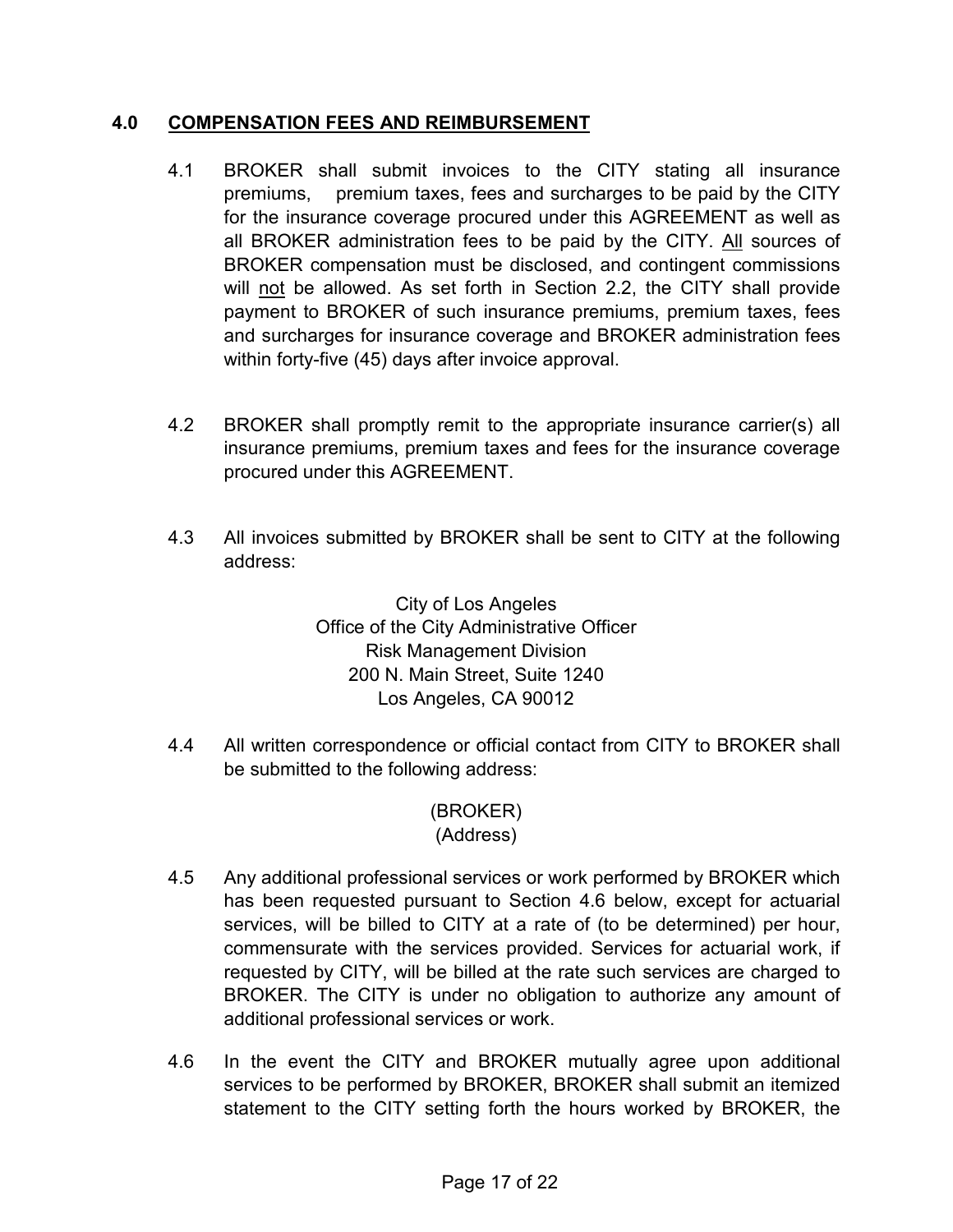specific services performed, and the charges therefor. Statement shall include sufficient and proper documentation evidencing the performance and completion of said additional services or work. After the CITY'S verification of said statement, compensation will be made as agreed in Section 2.2 above.

#### **5.0 INDEMNIFICATION**

5.1 Refer to STANDARD PROVISIONS, Section PSC-18 INDEMNIFICATION.

#### **6.0 INSURANCE**

6.1 Refer to STANDARD PROVISIONS, Section PSC-23 INSURANCE.

#### **7.0 AUDIT**

7.1 An audit of this program may be made from time to time at the discretion of the CITY at no expense to BROKER. BROKER shall cooperate with the auditor named by the CITY, and make available necessary records. Such audits shall be conducted during normal working hours at the offices of BROKER where such records are normally maintained.

#### **8.0 TERM OF AGREEMENT AND CANCELLATION**

- 8.1 The term of this AGREEMENT shall be from July 1, 2022 through June 30, 2025.
- 8.2 This AGREEMENT may be canceled by either party with or without cause on thirty (30) days' written notice or by mutual written agreement of the parties. Said notice, on the CITY's behalf, will be given by the City Administrative Officer or the Director of Risk Management as designee. Upon such cancellation, BROKER shall: a) make an accounting to CITY of all funds collected by BROKER during the current policy period, b) report the status of all participant policies in force, c) report the status of any claims in process and d) provide CITY with copies of all documents and any related information necessary for CITY to continue the administration of insurance coverage.
- 8.3 If the interest of the BROKER under this AGREEMENT shall be transferred to, pass to, or devolve upon, by operation of law or otherwise, any other person, firm or corporation; or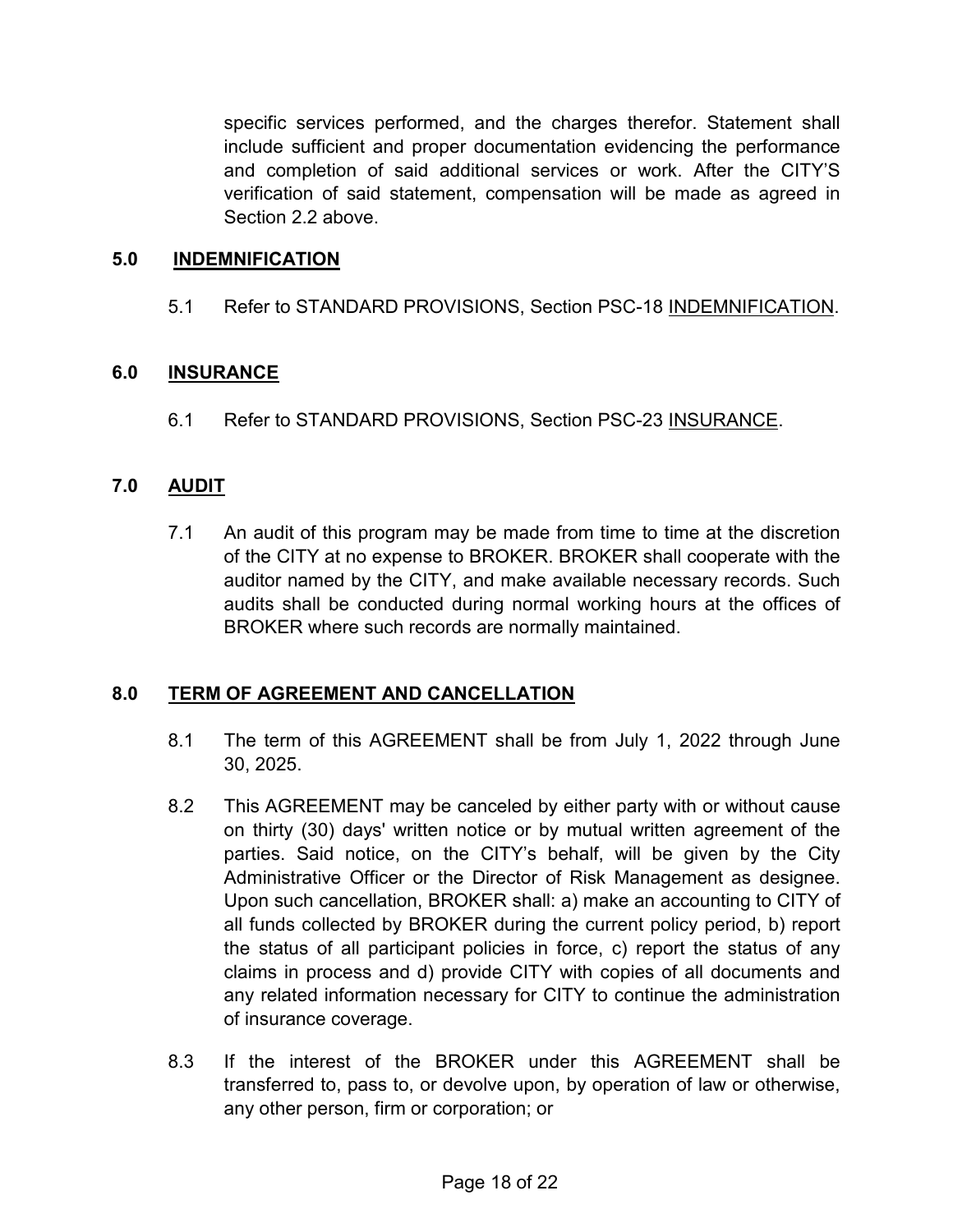If the BROKER is a corporation and becomes a possessor or merged corporation in a consolidation, or a corporation in dissolution; or

If by or pursuant to, or under authority of any legislative act, resolution or rule, or any order or decree of any court or governmental board, agency or officer having jurisdiction, a receiver, trustee, or liquidator shall take possession or control of all or substantially all of the property of the BROKER and such possession or control shall continue in effect for a period of thirty (30) days; then,

Upon the occurrence of any of the events specified in this Section 8.3, the CITY shall have the right, after having given the BROKER seven (7) or more days' written notice, to terminate this AGREEMENT.

8.4 In the event BROKER has been paid commission by the participants for placing and providing services regarding any coverage and, for whatever reason, this AGREEMENT is terminated by BROKER; BROKER will continue to provide services to the participants regarding that coverage until the respective policy expires.

#### **9.0 GOVERNING LAW**

- 9.1 This AGREEMENT is made under and shall be construed in accordance with and governed by the laws of the State of California.
- 9.2 BROKER shall comply with all laws, rules, and regulations applicable to its performance of the services provided hereunder.
- 9.3 CITY's failure to enforce any provisions of this AGREEMENT, or the waiver thereof in any instance, shall not be construed as a general waiver or relinquishment on its part of any such provision, but the same shall nevertheless be and remain in full force and effect.
- 9.4 If any provision or part of this AGREEMENT shall be declared illegal, void, or unenforceable, the remaining provisions shall continue in full force and effect. (Refer to STANDARD PROVISIONS, Sections PSC-7 WAIVER, PSC-25 WARRANTY AND RESPONSIBILITY OF CONTRACTOR) and PSC-31 CONTRACTOR RESPONSIBILITY ORDINANCE.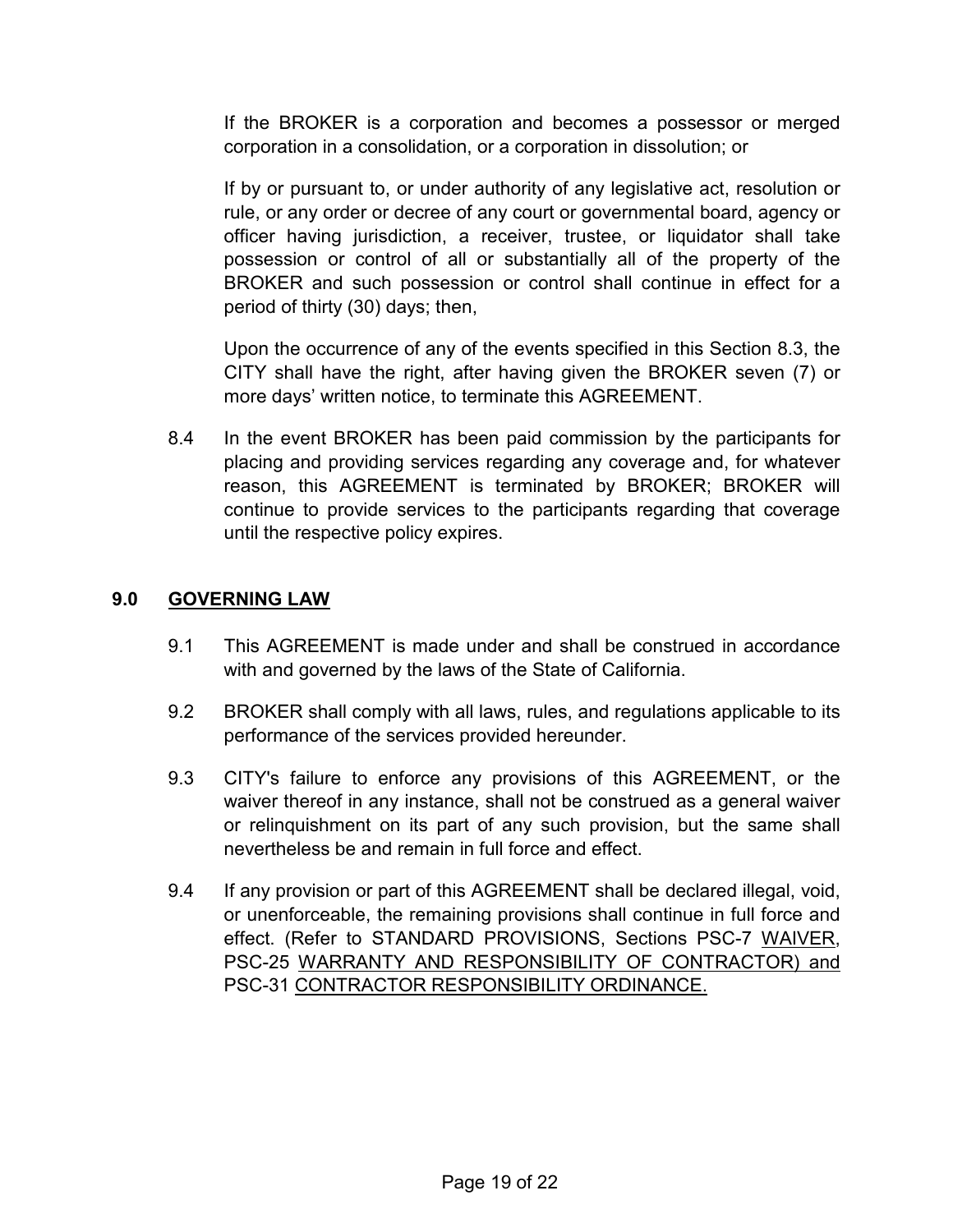#### **10.0 ATTACHMENTS**

- 10.1 Insurance Policies of the City of Los Angeles (EXHIBIT A).
- 10.2 The Standard Provisions for City Contracts, Rev. 10/21 [v.4]; (STANDARD PROVISIONS) are hereby incorporated into and made a part of this AGREEMENT as though set forth at length. In the event of any inconsistency between the provisions of this AGREEMENT and the STANDARD PROVISIONS, the inconsistency shall be resolved by giving precedence first to the paragraphs set forth in this AGREEMENT and then to the STANDARD PROVISIONS.
- 10.3 The terms and conditions of the Request for Proposals (RFP) released on May 15, 2022 are hereby incorporated into and made a part of this AGREEMENT as though set forth at length. In the event of any inconsistency between the provisions of this AGREEMENT and the RFP, the inconsistency shall be resolved by giving precedence first to the paragraphs set forth in this AGREEMENT and then to the RFP.
- 10.4 The terms and conditions of the BROKER'S Proposal dated (mm/dd/yyyy) (BROKER'S PROPOSAL) are hereby incorporated into and made a part of this AGREEMENT as though set forth at length. In the event of any inconsistency between the provisions of this AGREEMENT and the BROKER'S PROPOSAL, the inconsistency shall be resolved by giving precedence first to the paragraphs set forth in this AGREEMENT and then to the BROKER'S PROPOSAL.